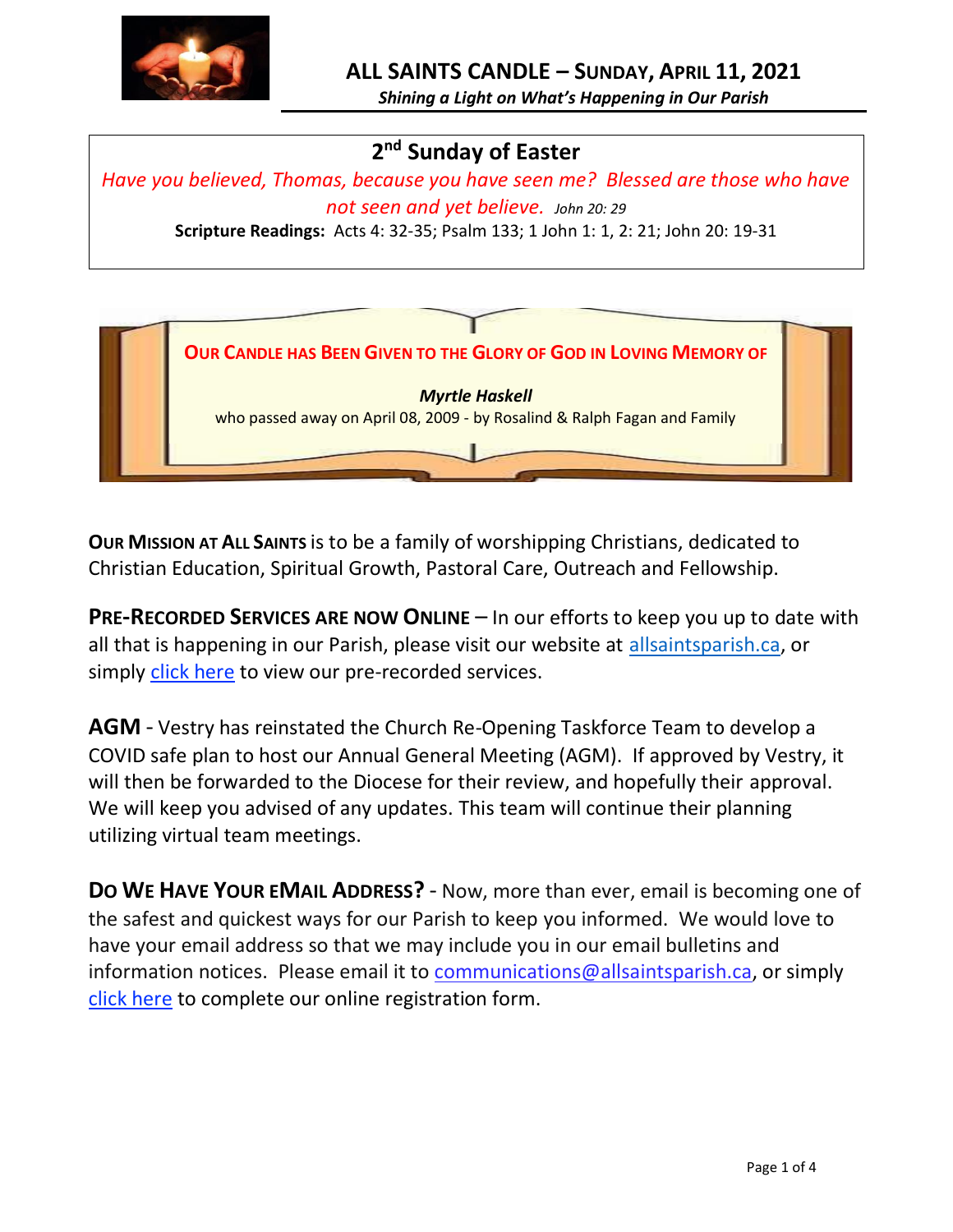**SPONSORING 'THE CANDLE'** - We would like to remind Parishioners and Friends that you may sponsor our weekly bulletin, **'***THE CANDLE***'**, and have it dedicated in memory of a loved one. Your personal tribute will be prominently posted on the Bible graphic located at the top of the front



page, and your kind donation of \$25 would be greatly appreciated. Additionally, you can honor a loved one by posting your favourite picture, along with a memorial verse, and your kind donation of \$50 for this full-page tribute is greatly appreciated. A paper copy of '*THE CANDLE*' is distributed at all Sunday services, and a digital copy is permanently archived on our Parish website at [allsaintsparish.ca](http://allsaintsparish.ca/thecandle.html)

**CHURCH RE-OPENING FOR LIVE SERVICES -** There are several key changes from our previous Level-2 state, which we will highlight below. However, please be sure to read the complete Diocesan guidelines by [clicking here.](http://allsaintsparish.ca/document_library/COVID-19/210324%20COVID-19%20Revised%20Alert%20Level%202%20effective%20March%2027%202021.pdf)

- Parishes may resume operations based on February 01, 2021 version of the "Many Members - [One Body" \(MMOB\)](https://anglicanenl.net/home/wp-content/uploads/2021/02/Many-Members-One-Body-February-2021.pdf) guidelines document
- At indoor gatherings, masks must be worn by all people at all times, except to consume the Eucharist
- The maximum capacity at indoor gatherings is reduced to 50, however, Sunday School, Godly Play, Confirmation Group and other Faith Based gatherings for children remain suspended
- Only single household units may sit together
- A maximum of 30 minutes of singing is permitted within a 60-minute service
- Virtual or curb-side drop-off fundraising may resume with a maximum of 50 volunteers in the building

**2021 CHURCH OFFERTORY ENVELOPES** - Because all Churches and buildings currently must remain closed to the general public, if you have not yet picked up your 2021 offertory envelopes, please continue using those from 2020, and simply place them in our mail drop-slot, which is located at the top of the stairs, just to the left of the main entrance of our Parish Hall. If you do not have



any envelopes, please simply use a plain white envelope, and write your name and envelope number (if you know it) on the outside, and then drop it in the drop-slot.

You may also e-Transfer your offering using your banking or credit union eInterac service simply by emailing it to [donations@allsaintsparish.ca.](mailto:donations@allsaintsparish.ca) And of course, we always encourage you to consider signing up for our eGivings program which automatically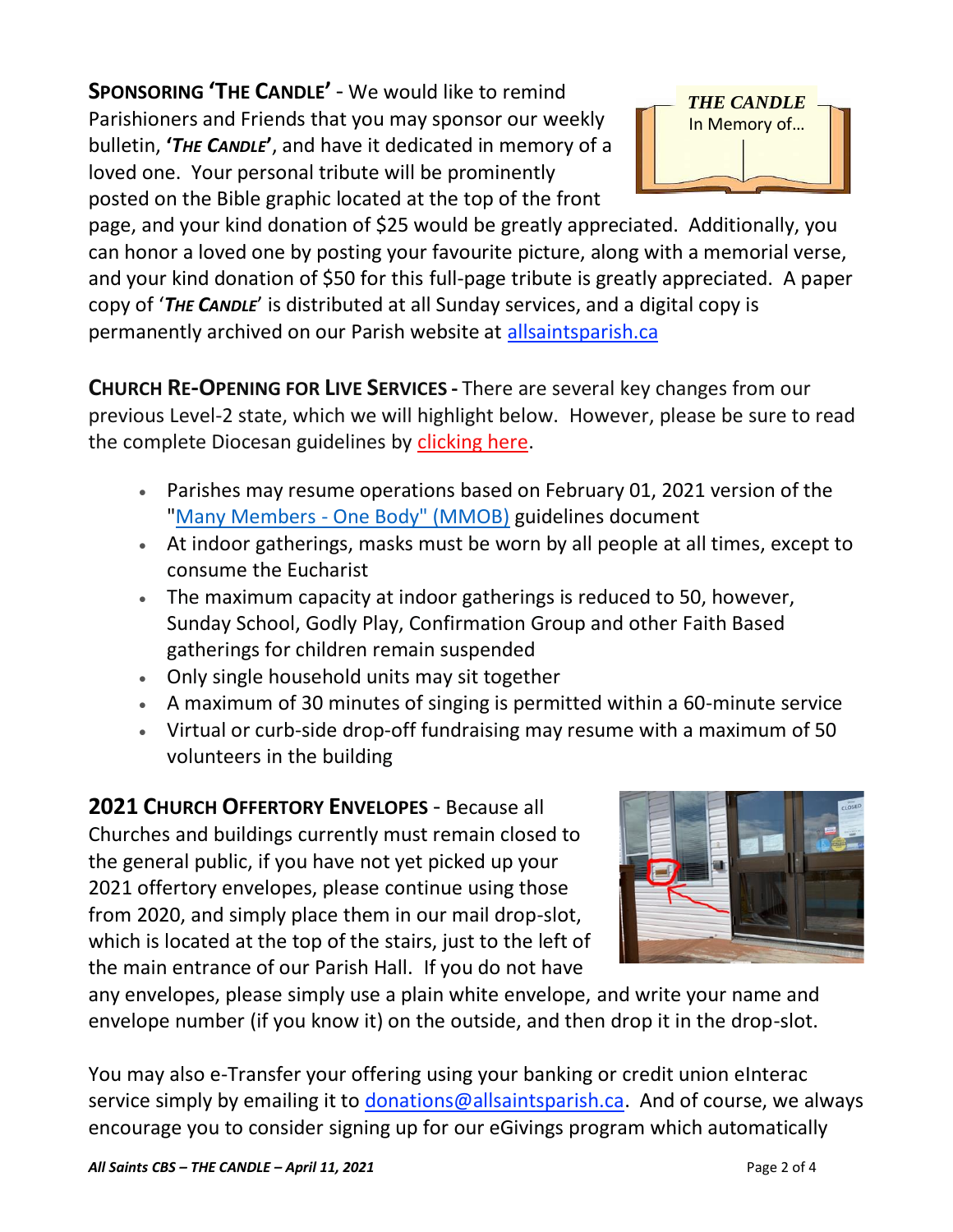deposits your offering at whatever interval you choose and are comfortable with. Please [click here](http://allsaintsparish.ca/egiving-online-information-form) to register your eGivings online, or go to our website and follow the eGiving notes. If you have [any](https://wfsites-to.websitecreatorprotool.com/870a5dd5.com/Admin/%7BSK_NODEID__22939341__SK%7D) questions, please email your Finance Team at [finance@allsaintsparish.ca,](mailto:finance@allsaintsparish.ca) or call our Office at 834-4501.



Please [click](http://allsaintsparish.ca/kids-corner) the Kids Corner button to the left to reach our resource area for a variety of Christian Youth Education activities. If you would like to be a part of this exciting Ministry, please let us know by clicking [here.](http://allsaintsparish.ca/index.html#comments) Stay tuned for a new craft activity each Sunday....

## **THANK OFFERING – GENERAL FUND**

**•** *George & Linda McDonald*, in thanksgiving for our 50<sup>th</sup> wedding anniversary on April 12, 2021

## **IN MEMORIAM – GENERAL FUND**

- In loving memory of *Lillian Jefford* by Jean and Gerald Campbell
- In loving memory of *Lillian Jefford* by Ross and Elizabeth Dawe
- In loving memory of *Noah and Mary Porter*, remembering their wedding anniversary April 11<sup>th</sup> - from Christina, Sam and Family
- In loving of our Mom and Dad, *Noah and Mary Porter*, in thankfulness for their wedding day April 11, 1945 - Love from 7 Sons, 7 Daughters and their Families